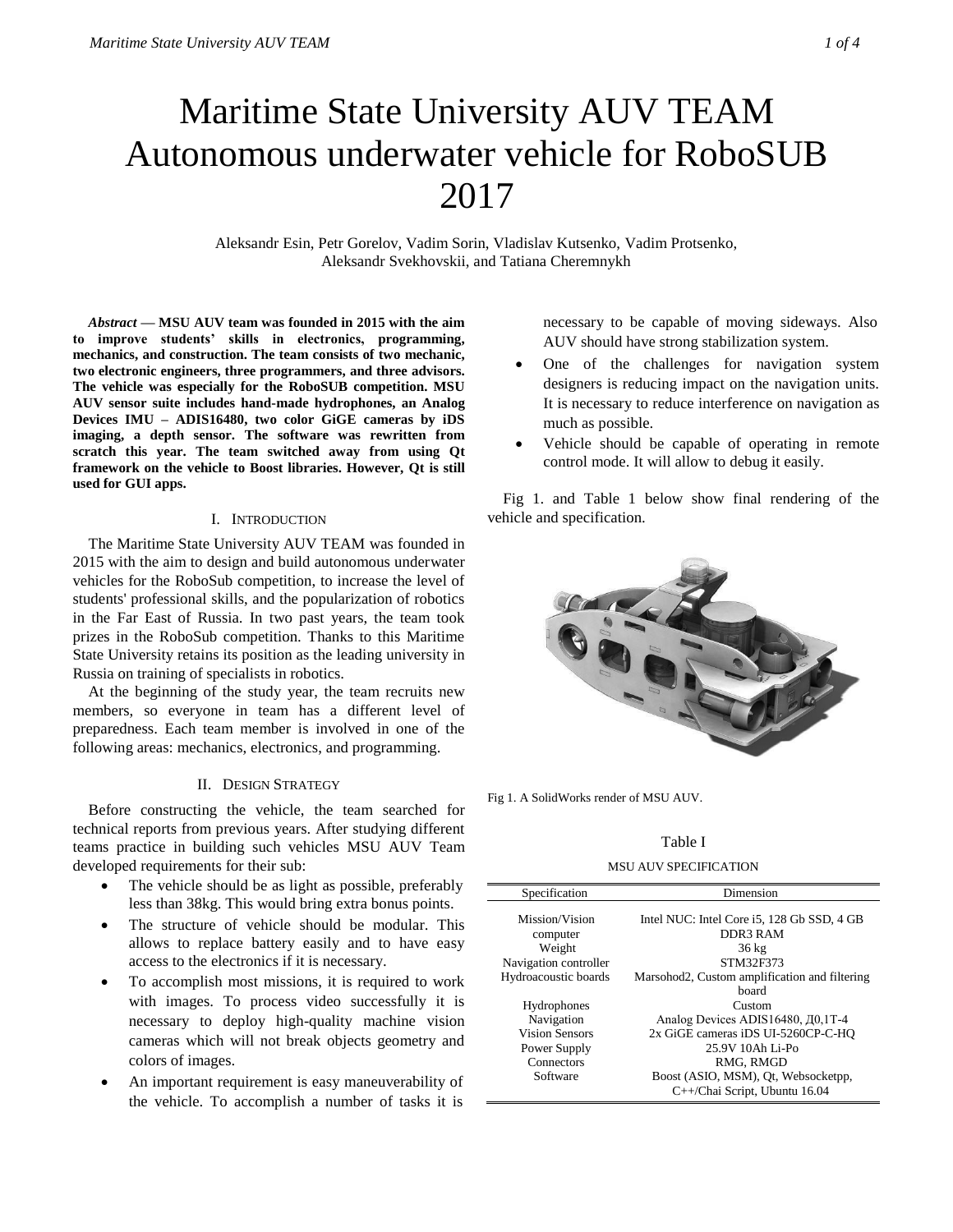## III. MECHANICAL SYSTEMS

## *A. Frame and housings*

The frame of vehicle is made of polyethylene, which has neutral buoyancy. The housings are acrylic and aluminum. The usage of these materials reduces need for additional buoyancy and helps to minimize apparatus weight. The battery is located in a separate housing and can be easily replaced by the charged one. It allows to train without breaks for charging. There are magnetic compass and LED indication on the top of the vehicle. Such location of the compass reduces interference on it. LED shows status of apparatus.

The vehicle consists of six housings: electronic acrylic housing, battery housing, front camera housing, bottom camera housing, IMU acrylic housing, and pressure sensor housing. Connections between units are made with transparent pneumatic cable.

The team replaced cameras' acrylic housings by aluminum in this year, because acrylic housings were damaged by pressure compensation system during previous RoboSub competition.

#### *B. Thrusters*

Thruster Control Unit (TCU) is located with the electric motor in the thrusters housing. This solution allowed to save space in the autopilot and to save sensitive electronics of the vehicle from superfluous electrical interference. The team experience in the development of thrusters allowed to improve their design. In this year thrusters consist of two parts: the first part includes electromotor and TCU which are located together and the second part includes propeller with guide nozzle which is placed separately. The communication between the parts is realized by the magnetic coupling, not the shaft, as in previous years. This decision allows to make maintenance of thrusters easier and reduces the risk of penetration of water in it in many times, and, at the same time, to save the main characteristics of the thrusters that was previously.

MSU AUV team uses five thrusters (one of them is shown in Fig 2.) to increase mobility, which is important for some missions. Two thrusters are used for moving forward or backward and yaw stabilization. One thruster is used for moving sideways and 2 vertical thrusters are used for surfacing or diving and vehicle stabilizing by depth.



Fig 2. Thruster.

Thrusters are handmade. They are based on DC motors. Thruster control unit is communicating with navigation controller via CAN Bus. Estimated thrusters thrust is 2 kgF. The weight of each of them is 0.72 kg.

## *C. Torpedo launcher*

The torpedo launcher, shown in Fig 3, is a construction consisting of a plastic tube with a torpedo inside of it, capacity of compressed air and solenoid valve which was installed between them. The solenoid valve is locked and keeps excessive pressure in the capacity before launch. When potential difference (voltage) is applied, it is opened and the air immediately with great speed goes through the tube, and simultaneously pushes the torpedo. An important element of the device is a tube, the length of which was chosen empirically taking into account the initial torpedo rate and its accuracy. Also the team paid much attention to the development and creation of the torpedo. Correct form and proper ballasting of it allowed to achieve the required results. Before each start it is necessary to make pumping and recharge device.

The team uses 2 torpedoes launchers. The weight of each of them is 0.8 kg, the shooting distance is 3 m.



Fig 3. Render of torpedo launcher.

## *D. Marker Dropper*

Marker Dropper, shown in Fig 4, is the device consisting of a plastic hollow cylinder and marker (a golf ball) which is located inside of it. *Latch*, which is placed in the lower inner part of the cylinder, fixes the marker. Due to the fact that the *latch* is pressed, marker does not fall out. Reset is carried out using an electromagnet, which controls the position of latch. When the electromagnet starts to work, it attracts the *latch* and ball falls out of the cylinder. The simplicity and reliability of the design prevents from unintentionally falling out of the marker.

The *MSU AUV* has 2 marker droppers with weight 0.25 kg.



Fig 4. Render of marker dropper.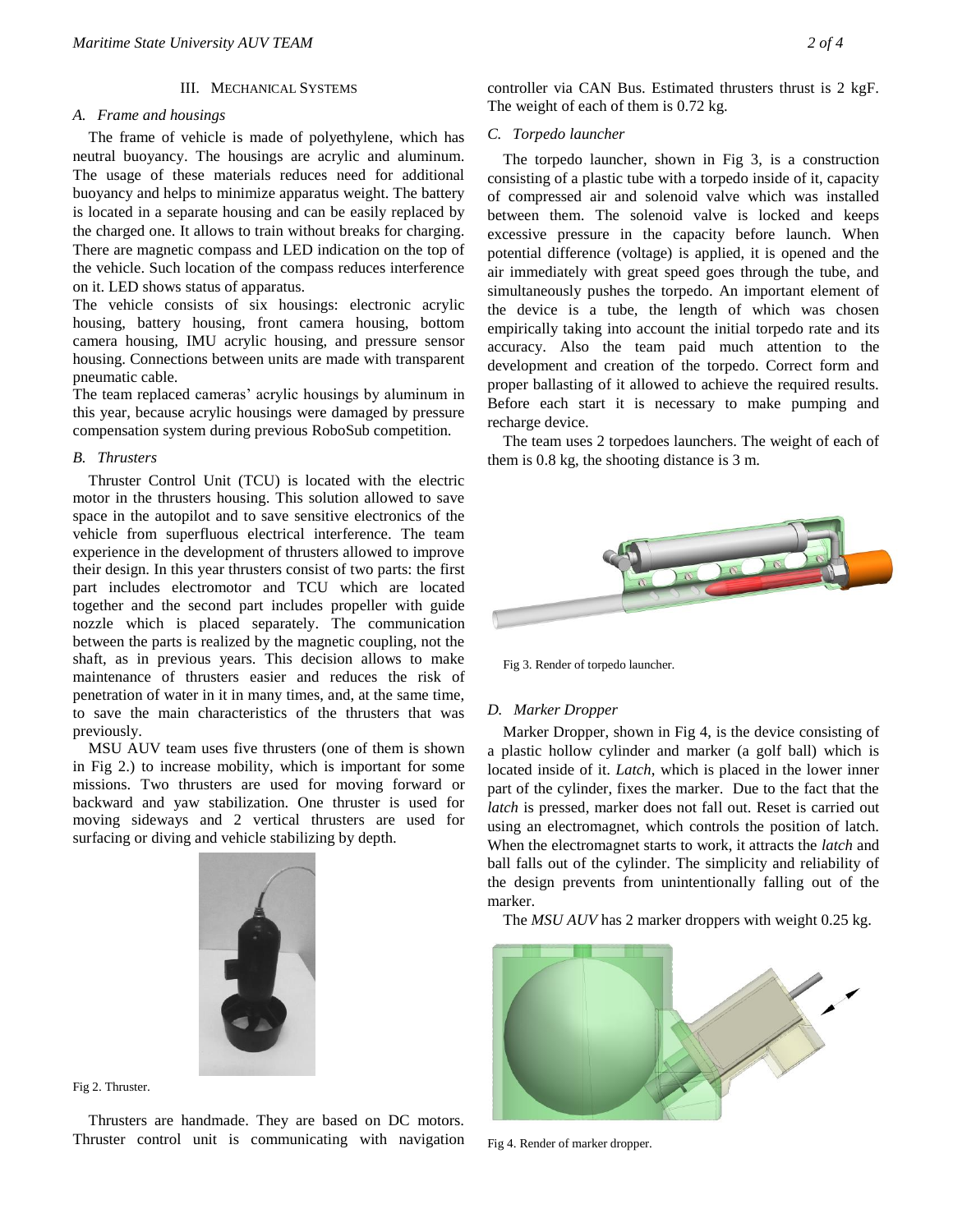## IV. ELECTRICAL SYSTEM

# *A. Battery*

AUV power supply based on 25.9V, 10Ah Li-Po battery.

The capacity of battery is enough for 2-3 hours of the vehicle's work. Battery's switch is based on BTS555 high current power switch. The switch is controlled by an outer waterproof magnetic button. The kill switch is big and bright and located on top of the vehicle. That allows Sir. Diver to turn off AUV immediately. Required power supply voltage for all on-board devices and systems is converted by the power supply board, consisting of DC-DC converters and filters.

#### *B. Computer system*

The team subdivides data processing between two computers: the main computer and the navigation controller. The main computer is Intel NUC based on Intel Core i5 processor with 4 gigabytes of random access memory and 128 gigabytes solid state drive. It is performing high-load data processing: missions planning and image processing. This computer has compact size and has enough performance to accomplish tasks allotted to it.



Fig 5. On board electronics inside housing.

The navigation controller is based on STM32F407 microcontroller. It is used for real time tasks: receiving and processing data from sensors, controlling magnets, controlling thrusters, calculating PID regulators, as well as monitoring the vehicle for leaks and other emergency subsystems. The team chooses STM32F407 for its good processing speed, energysaving and peripherals, needed to handle sensors and thrusters.

# *C. Sensors*

## *1. Cameras*

MSU AUV team switched from using Allied Vision Tech Prosilica GC1380C cameras on the vehicle on to iDS UI-5260CP-C-HQ. New cameras, shown in Fig 6, have a wider angle of view and better color sensitivity.



Fig 6. Old and new cameras.

# *2. Orientation sensors.*

The vehicle is equipped with IMU and the depth sensor. The team uses ADIS16480. It is a complete inertial system that includes a triaxial gyroscope, a triaxial accelerometer, triaxial magnetometer, pressure sensor, and an extended Kalman filter (EKF) for dynamic orientation sensing. It makes it possible to determine roll, pitch, magnetic heading, and rate of angular motion of the vehicle.

Magnetic heading is subject to interferences generated by thrusters and electronic systems. In order to reduce their impact, the team did the best to locate inertial system as far from the interference sources as possible and placed it on a separate housing on top of the vehicle.

## *3. Depth sensor*

In order to determine the depth, the team uses piezoconverter Д0,1Т-4. MSU AUV team designed and built a separate board based on STM32F373. The depth sensor board, shown in Fig 7, is used l data from this board are transmitting via CAN Bus on to navigation controller.



Fig 7. Disassembled depth sensor.

Due to the use of a separate controller with 16-bit Delta-Sigma analog-to-digital converter, and minimizing the length of wire between controller and piezoconverter, the team receives the depth data with sufficiently high accuracy.

## *4. Hydrophone Array*

Hydrophone system is needed for acoustic *pinger* detection. It is based on three hydrophones and signal processing board. Hydrophones are handmade. For better identification of the *ping* hydrophones are located at the bottom of the vehicle.

Signal processing boards are used for signal amplification, analog filtration, analog-to-digital converting of the signal,